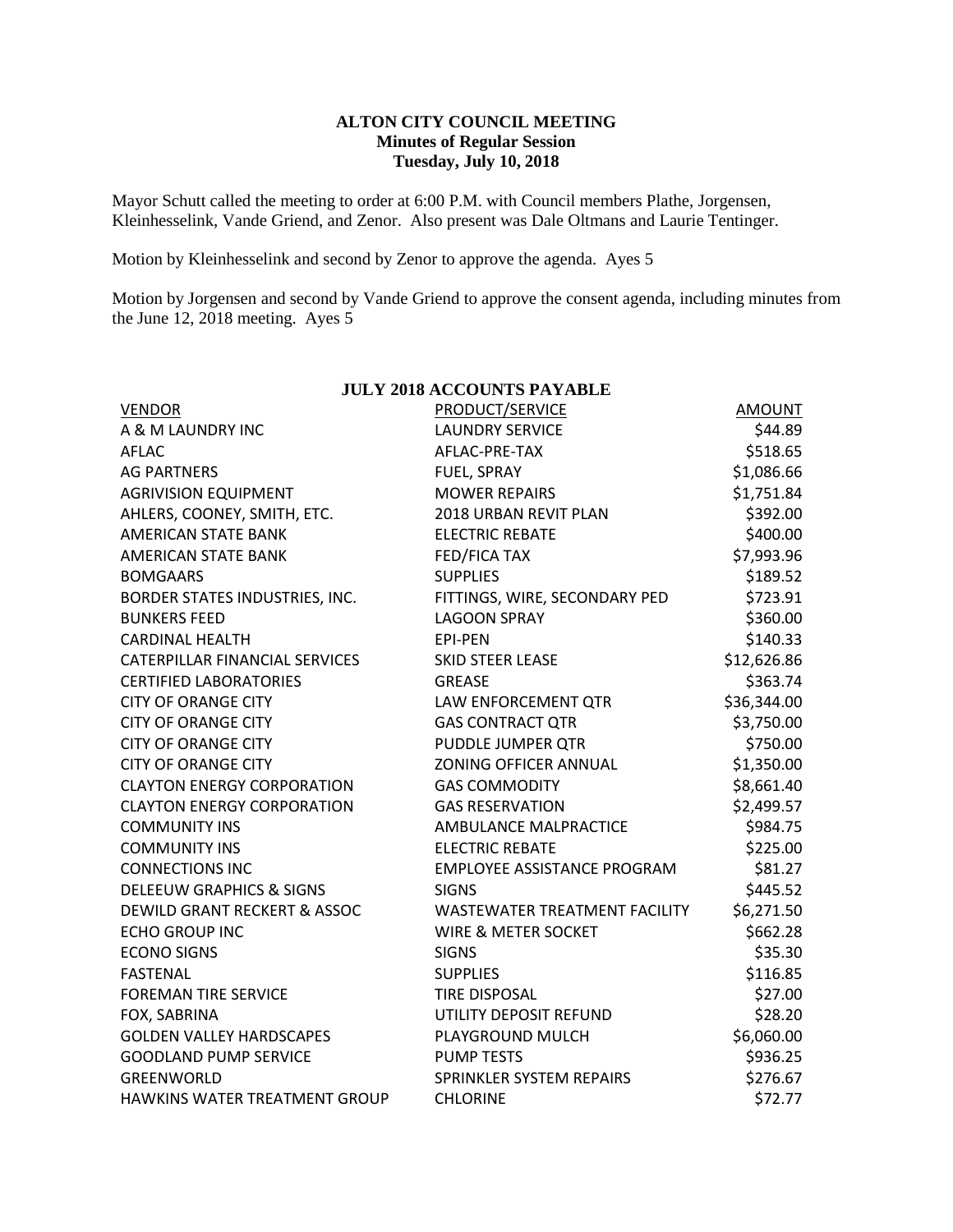| <b>IOWA DEPT OF NATURAL RESOURCES</b> | <b>WATER SUPPLY FEE</b>       | \$143.11     |
|---------------------------------------|-------------------------------|--------------|
| <b>IOWA STATE TREASURER</b>           | <b>STATE TAX</b>              | \$1,499.00   |
| <b>IPERS COLLECTIONS</b>              | <b>IPERS</b>                  | \$5,302.70   |
| <b>KIRKHAM MICHAEL</b>                | <b>BRIDGE ENGINEERING</b>     | \$1,000.00   |
| <b>KOPETSKYS ACE</b>                  | SOAP DISPENSER, SOAP          | \$229.40     |
| MIDAMERICAN ENERGY                    | <b>STREET LIGHTS</b>          | \$227.15     |
| MID SIOUX OPPORTUNITY                 | PROJECT SHARE                 | \$20.00      |
| MILLER, BEN                           | UTILITY DEPOSIT REFUND        | \$158.19     |
| MISSOURI RIVER ENERGY SERVICES        | <b>ELECTRIC</b>               | \$64,768.09  |
| <b>MOC-FV BAND PARENTS</b>            | ADVERTISEMENT                 | \$50.00      |
| <b>MUNICIPAL UTIL-BILLS</b>           | <b>UTILITIES</b>              | \$2,082.94   |
| NEAL CHASE LUMBER CO                  | LOCKS, SUPPLIES, DEHUMIDIFIER | \$1,230.43   |
| NO STREAKING INC                      | <b>WINDOW CLEANING</b>        | \$85.00      |
| NOTEBOOM ELECTRIC                     | <b>FUSE</b>                   | \$12.20      |
| ORANGE CITY MUNICIPAL UTILITIES       | <b>BULK WATER</b>             | \$8,849.67   |
| ONE OFFICE SOLUTION                   | <b>OFFICE SUPPLIES</b>        | \$27.48      |
| ORANGE CITY HEALTH SYSTEM             | PARAMEDIC ASSIST              | \$390.00     |
| <b>ORANGE CITY SANITATION</b>         | <b>GARBAGE HAULING</b>        | \$6,652.15   |
| PAYROLL                               | PAYROLL CHECKS ON 6/29/2018   | \$26,156.11  |
| REHAB SYSTEMS INC.                    | <b>JET VAC &amp; TELEVISE</b> | \$2,062.50   |
| <b>SCHUETZ GRAPHICS</b>               | <b>SIGNS</b>                  | \$59.00      |
| <b>SIOUXLAND PRESS</b>                | <b>PUBLICATIONS</b>           | \$128.00     |
| TOWN & COUNTRY IMPLEMENT              | <b>TRUCK REPAIRS</b>          | \$2,497.61   |
| TREASURER - STATE OF IOWA             | <b>SALES TAX</b>              | \$4,309.00   |
| <b>TVEDT, AARON</b>                   | UTILITY DEPOSIT REFUND        | \$97.53      |
| U.S. POSTMASTER                       | <b>POSTAGE</b>                | \$500.00     |
| VAN HOLLAND LAWN SERVICE LTD          | <b>OVERSEED</b>               | \$98.75      |
| <b>VERIZON</b>                        | <b>CELL PHONES</b>            | \$257.69     |
| <b>VISA</b>                           | <b>SUPPLIES</b>               | \$79.57      |
| <b>VISSER BROTHERS</b>                | REFRIGERANT                   | \$404.40     |
| WELLMARK BLUE CROSS/BLUE SHIELD       | <b>GROUP INSURANCE</b>        | \$7,624.18   |
| <b>WESCO DISTRIBUTION, INC.</b>       | TRANSFORMER, WIRE             | \$17,526.60  |
| <b>WEST IOWA TELEPHONE</b>            | TELEPHONE, FAX, INTERNET      | \$622.18     |
|                                       | TOTAL ACCOUNTS PAYABLE CHECKS | \$251,321.32 |

**RESOLUTION 18-26 "A RESOLUTION OF THE CITY COUNCIL OF ALTON, IOWA TRANSFERRING FUNDS FROM CAPITAL LMI HOUSING, ELECTRIC, WATER, AND WASTEWATER FUNDS TO THE TIF DISTRICT 14 HOUSING FUND FOR DEBT REPAYMENT"** was introduced and moved for adoption by Council Member Zenor. Plathe seconded the motion to adopt.

On roll call vote: Ayes: Jorgensen, Kleinhesselink, Plathe, Vande Griend, Zenor Nays: None

Whereupon the Mayor declared the Resolution duly adopted.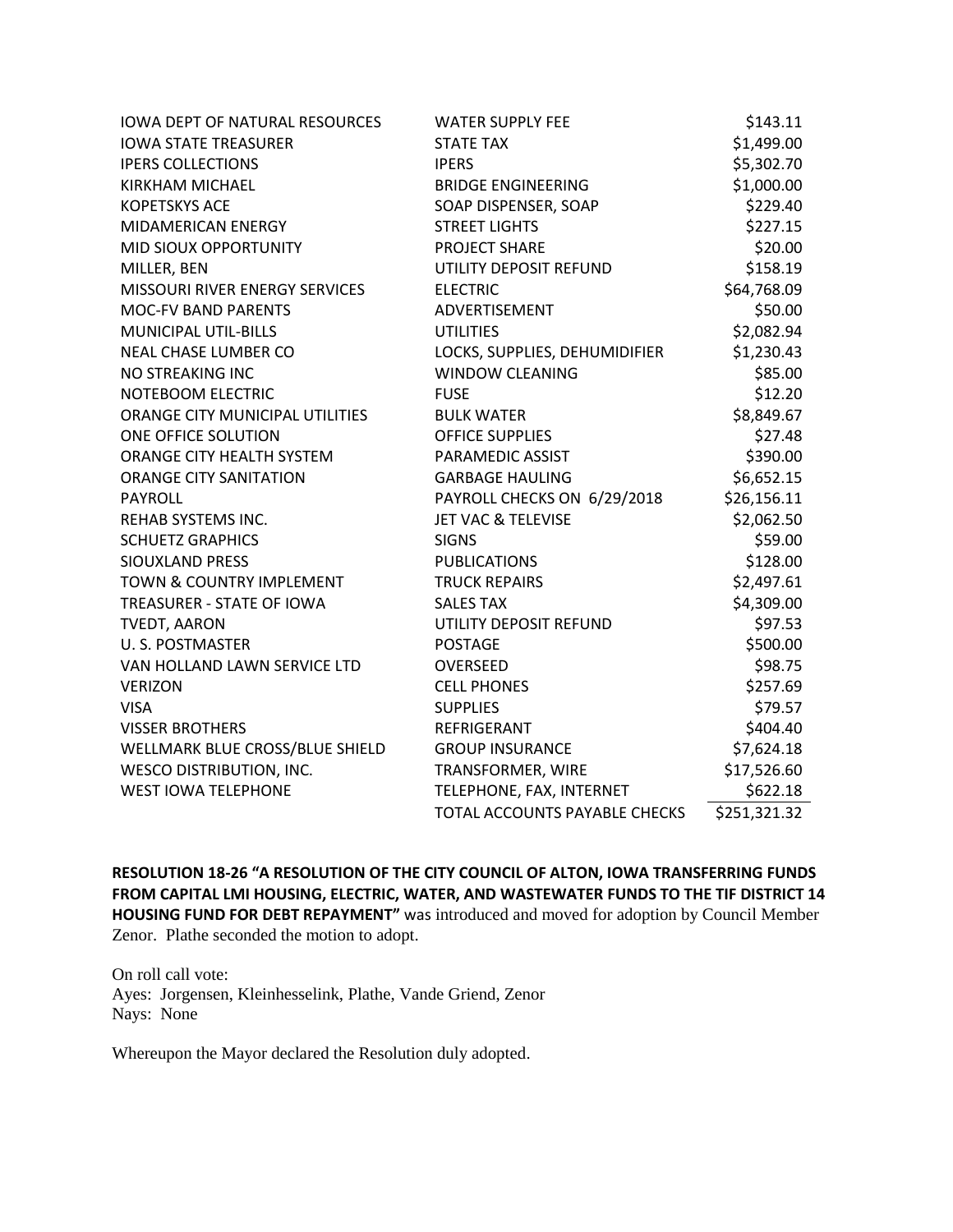**LIQUOR LICENSE:** Casey's General Store has submitted an updated liquor license application adding Class B Native Wine Permit.

Motion by Jorgensen and second by Kleinhesselink to approve Casey's General Store liquor license adding Class B Native Wine Permit. Ayes 5

**STREETS:** Oltmans updated the Council on the progress on the work being done on 6<sup>th</sup> Ave by the middle school.

Brian Konz arrived at meeting at 6:15 PM

**EQUIPMENT:** Oltmans presented the Council with quotes from AgriVision Equipment and Town & Country Implement for a new tractor that has been budgeted to replace an existing tractor. Konz, Oltmans and Council discussed what the tractor is being used for as well as possible capabilities along with the quotes and tractor size.

Motion by Zenor and second by Vande Griend to approve the lease of John Deere 5115M Utility Tractor, up to the budgeted \$16,000 annual lease payment, from AgriVision Equipment. Ayes 5

Konz left the meeting at 6:15 PM.

Oltmans presented the Council with a quote from VanMaanen's Inc. for a new laptop, the current laptop is being used by the pool staff.

Motion by Jorgensen and second by Zenor to approve the purchase of HP ProBook from VanMaanen's Inc. Ayes 5

### **FIREWORKS:**

# **ORDINANCE 849 "AN ORDINANCE AMENDING THE CODE OF THE ORDINANCES OF THE CITY OF ALTON, IOWA, BY AMENDING TITLE 3, CHAPTER 1, ARTICLE 4, SECTION 4.06 – FIREWORKS"**

Motion by Jorgensen that title of said bill for Ordinance be approved as set out and said bill for Ordinance 849 be adopted. Council Member Zenor seconded the foregoing motion.

On roll call vote: Ayes: Jorgensen, Kleinhesselink, Plathe, Vande Griend, Zenor Nays: None

Whereupon the Mayor declared the motion carried and said proposed ordinance was given first vote for passage and placed on file before the Council for the second time.

**BOARDS AND COMMISSIONS:** Mayor Schutt made appointments to the City's Boards and **Commissions** 

Motion by Zenor and second by Kleinhesselink to approve the Mayor's appointments as follows:

Jerry Henrich: Economic Development Commission Harland Jorgensen: Economic Development Commission